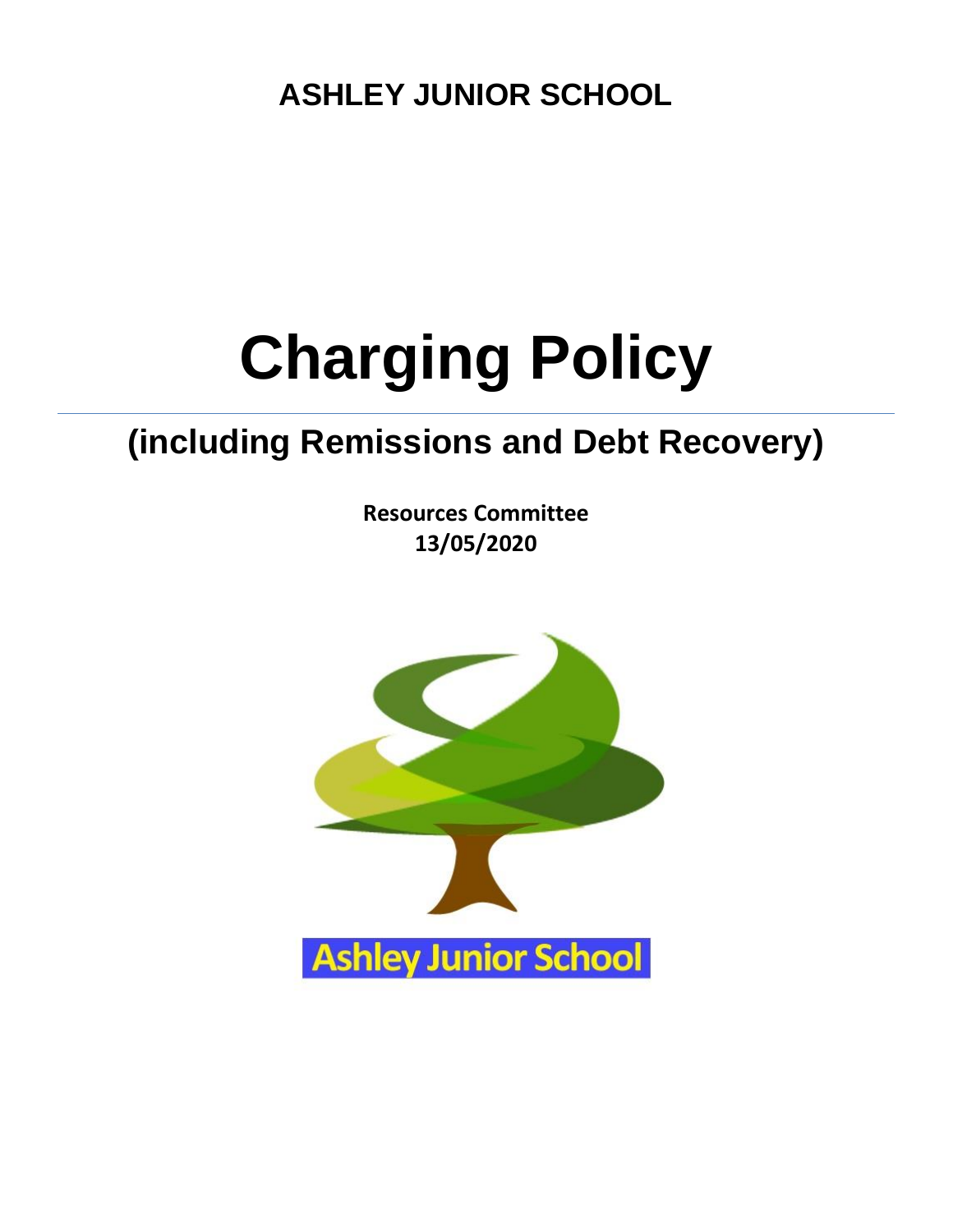### **Ashley Junior School - Charging Policy (including Remissions and Debt Recovery)**

#### **Aim of policy**

- 1. To ensure that the School's policy with regards to charging (voluntary contribution) for additional and optional activities (including excursion and school trips) is clear.
- 2. To advise parents/carers in receipt of certain benefits, that all children have the same opportunity to take part in all additional and optional activities for which they may not need to pay.

In the interest of a broad and balanced curriculum, the School wishes to promote enriching additional and other opportunities which make a valuable contribution to children's learning and school experience.

All education during school hours is free. "School hours" are those whilst the school is in session and do not include the break in the middle of the day.

#### **Voluntary Contributions**

Voluntary contributions are requested from parents/carers in order that the costs for each child are fully paid for, to cover for transport, entry fees and workshops and the like. If insufficient contributions are raised to fund the additional and/or optional activity they may be cancelled.

#### **The School will ensure that:**

.

- a) all parents/carers are aware that contributions are voluntary.
- b) if a parent/carer does not make a contribution their child will not be treated in any way differently from other children.
- c) when planning an activity which would need a contribution, the educational value and cost of the amount required to enable the activity to take place is fully explained.
- d) any contributions are based on the activity cost for each child and do not include any element of profit towards the school or subsidy for those not making a contribution.
- e) opportunity is available for parents/carers to discuss with the Finance Officer if there is a problem in making a contribution.
- f) it Informs all parents/carers of their right to claim free activity (remission) if they are in receipt of certain state benefits. Guidance on how to check eligibility to make a claim for free activity can be found at GOV.UK.
- g) it informs all parents/carers that if contributions are requested and are not forthcoming it may be necessary to postpone or cancel the activity.
- h) all parents/carers are aware that for residential activities full payment is required for each child unless special arrangements have been made, and that any payment schedule **must**  be followed.
- i) it abides by the provision of the Education Act 1996.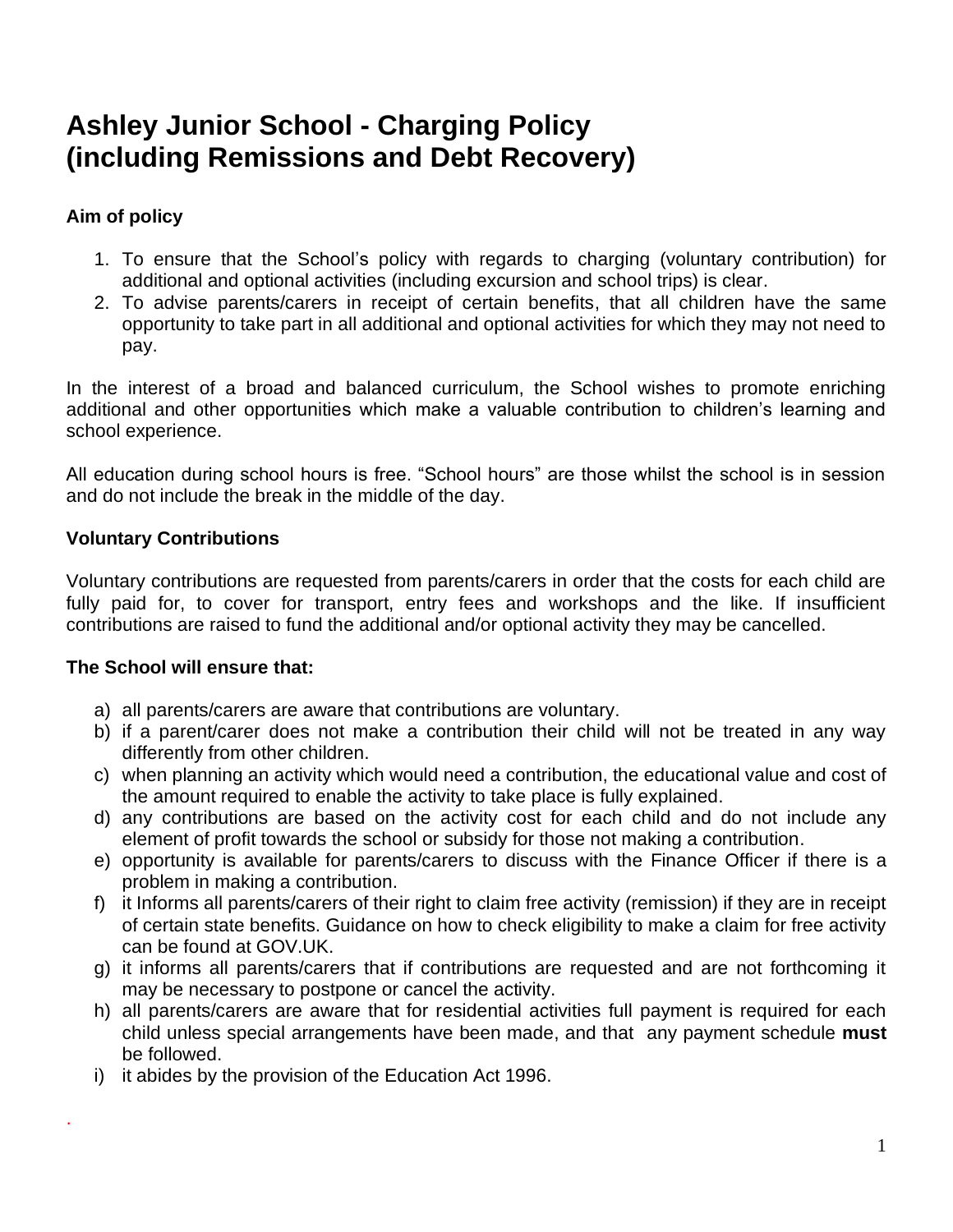#### **Residential trips**

When the school organises a residential visit in school time or mainly in school time which is to provide education directly to the National Curriculum, we do not make a charge for education. However, we do make a charge to cover the cost of board and lodging. Parents who receive certain state benefits\* can request financial assistance by writing in confidence to the Finance Officer.

\*The criteria is the same for School meals – see School meals section.

Payment schedules **must** be followed and parents/carers realise that they are making a firm commitment when making their deposit. A deposit and/or payment received will only be refunded if the school is able to receive a refund from the travel company or their child's place on the trip is taken by a pupil on any waiting list.

#### **After school clubs and extra curricular activities.**

Occasionally charges will be made for materials or ingredients used in after school clubs run by school staff. After school clubs run by other organisations will have their own charging arrangement.

#### **AJS Extra**

AJS Extra is an after-school and holiday provision for parents. It is not centrally funded but is supported by the Governors and comes under the umbrella of the school. Though the school manage and lead the resource, it has a separate charging policy and has separate accounts to the school.

#### **Sporting events**

Entries to team or school based sports events are generally paid for by the school for the first round. If an individual or team progresses to later rounds then charges may be made for entry fees.

#### **Music Tuition**

All children study music as part of the normal school curriculum. We do not charge for this.

There is a charge for individual or group music tuition if this is not part of the National Curriculum. The specialist music teachers teach individuals or small group lessons. We make a charge for these lessons as per the Music Tuition (England) Regulations (2007). We give parents information about additional music tuition at the start of each academic year. The school subsidises all specialist music lessons. No charge may be made in respect of a pupil who is looked after by the Local Authority.

Charges may also be made for the hire of musical instruments and the cost of entering a pupil for a public examination.

Applications for remissions will not be invited for such activity, though the school may make remissions at its discretion to meet the needs of individual students.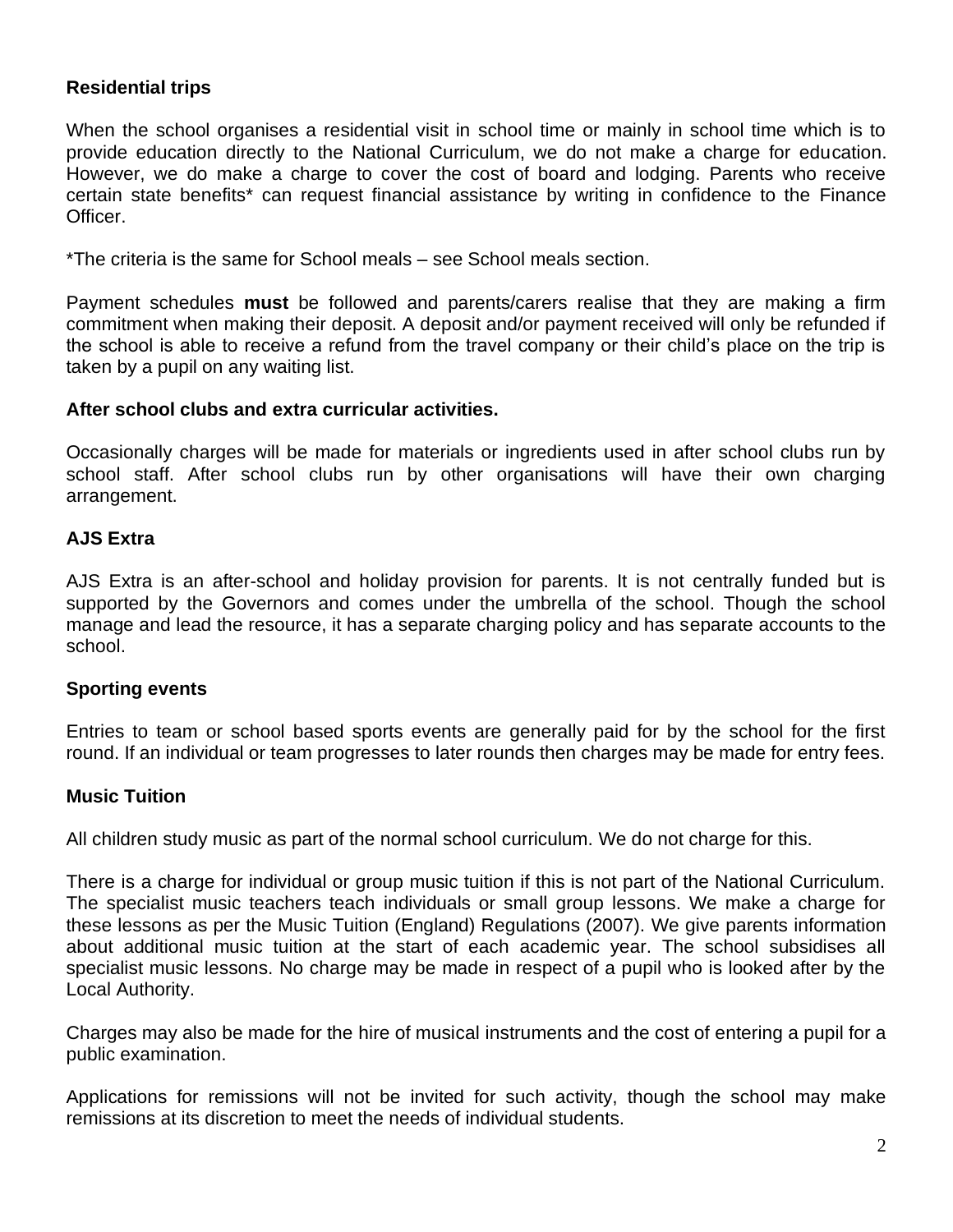Payment must be received termly in advance.

#### **School meals**

The school provides a school meal service (via Hampshire County Council/HC3S). School meals are available to pupils at the HCC/HC3S current school meal price, or at no cost to those in receipt of a free meal entitlement.

A free meal entitlement is available to pupils whose parents/carers are in receipt of one or more of the qualifying benefits listed on the standard free school meal criteria list. There are no further remissions available for free school meals than those on the standard free school meal criteria list. Applications for free school meals can be made via: http://www3.hants.gov.uk/hc3s/freeschoolmeals.htm.

Payment **must** be made weekly in advance. Our preferred method of payment is via the ScoPay on-line payments system. Details can be obtained via the school office.

The school is not obliged to provide a school dinner where payment has not been received or where authorisation for free school meals has not been received. If a parent/carer repeatedly fails to make payment the school will write to the parent/carer and give notice that meals will no longer be provided. See Appendix 1 below.

#### **Swimming**

The school organises swimming lessons for some pupils in Years 5 and 6 who are unable to swim 25 metres. These take place in school time and are part of the National Curriculum. Parents may be asked for a voluntary contribution to cover the costs of transport, pool hire, swimming badges and certificates. We inform parents when these lessons are to take place and we ask parents for written permission for their child to take place in swimming lessons.

#### **Materials and resources**

We charge for materials, books, instruments or equipment where the student or their parent/carer wishes to own the resource.

Applications for remission will not be invited for materials and resources, though the school may make remissions available at its discretion to meet the needs of individual students.

#### **Minibus**

The school is not currently hiring out its vehicle and details have been removed from the Hampshire Minibus Loan Register.

#### **Calculating charges**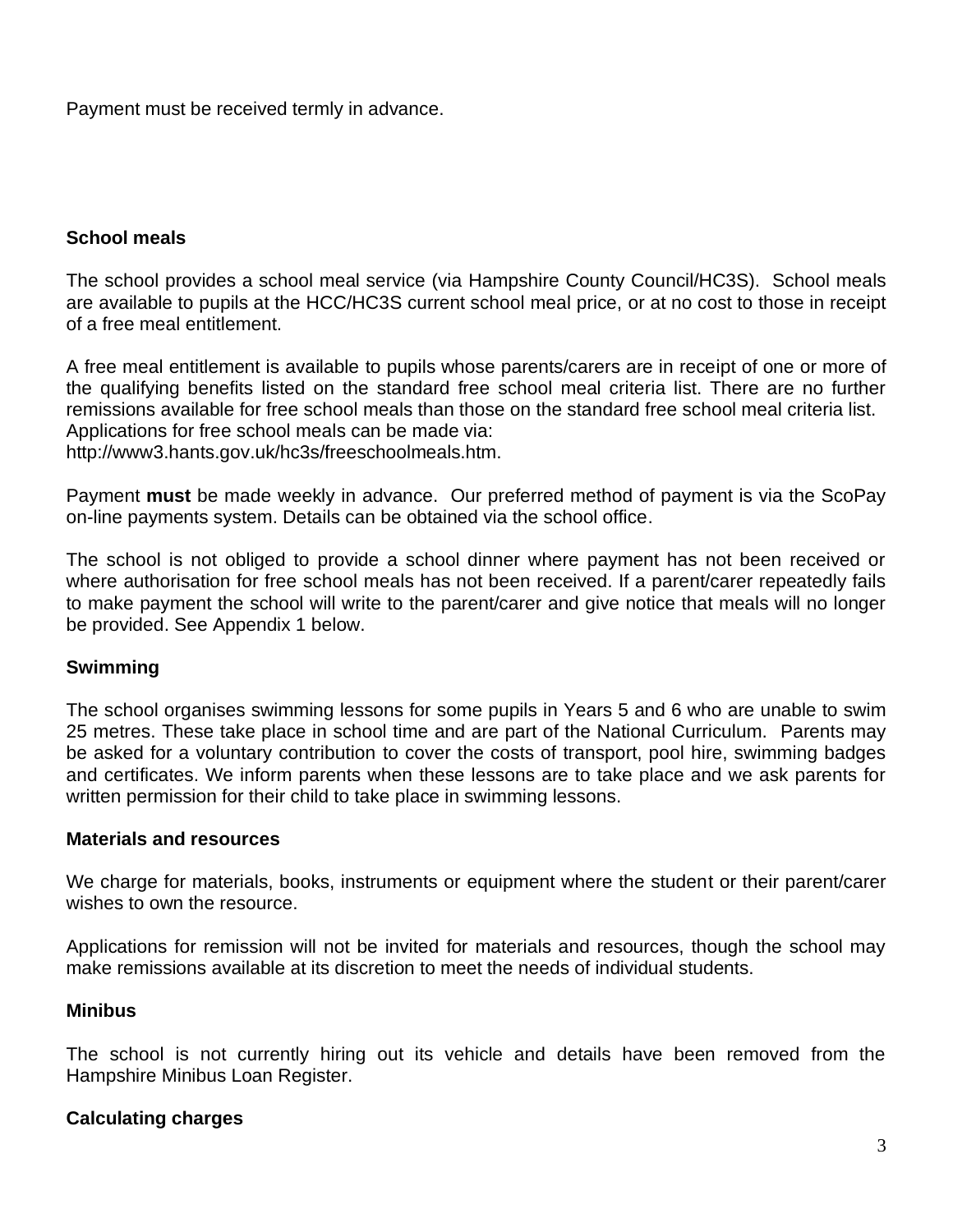When charges are made for any activity, whether during or outside the school day, they will be based on the full cost incurred, divided by the total number of students participating. The full cost may include a reasonable allowance for overheads. There will be no levy on those who can pay to support those who cannot or will not pay.

#### **Value for money**

Value for money will be sought in planning activities that will incur costs to the school and/or charges to parents/carers.

#### **Other charges:**

#### **Lettings**

In accordance with the school Lettings Policy, the school will let to a variety of organisations and charge a sum agreed by the Governing Body. Availability and fees can be discussed with the Finance Officer.

#### **Freedom of Information Act 2000 (Publication Scheme)**

Charges will be made to cover the printing and administration costs incurred as a result of the publication scheme. Where the cost of postage, printing or photocopying is below £10 no charge will be made. Thereafter the charge made will be the full cost of postage and copying.

#### **Damage and loss charges**

A charge will be made for any loss or damage to school property caused deliberately by a child. In each case an invoice will be provided to parents explaining the charges.

**This policy to be reviewed at least every three years. Next review date: May 2023**